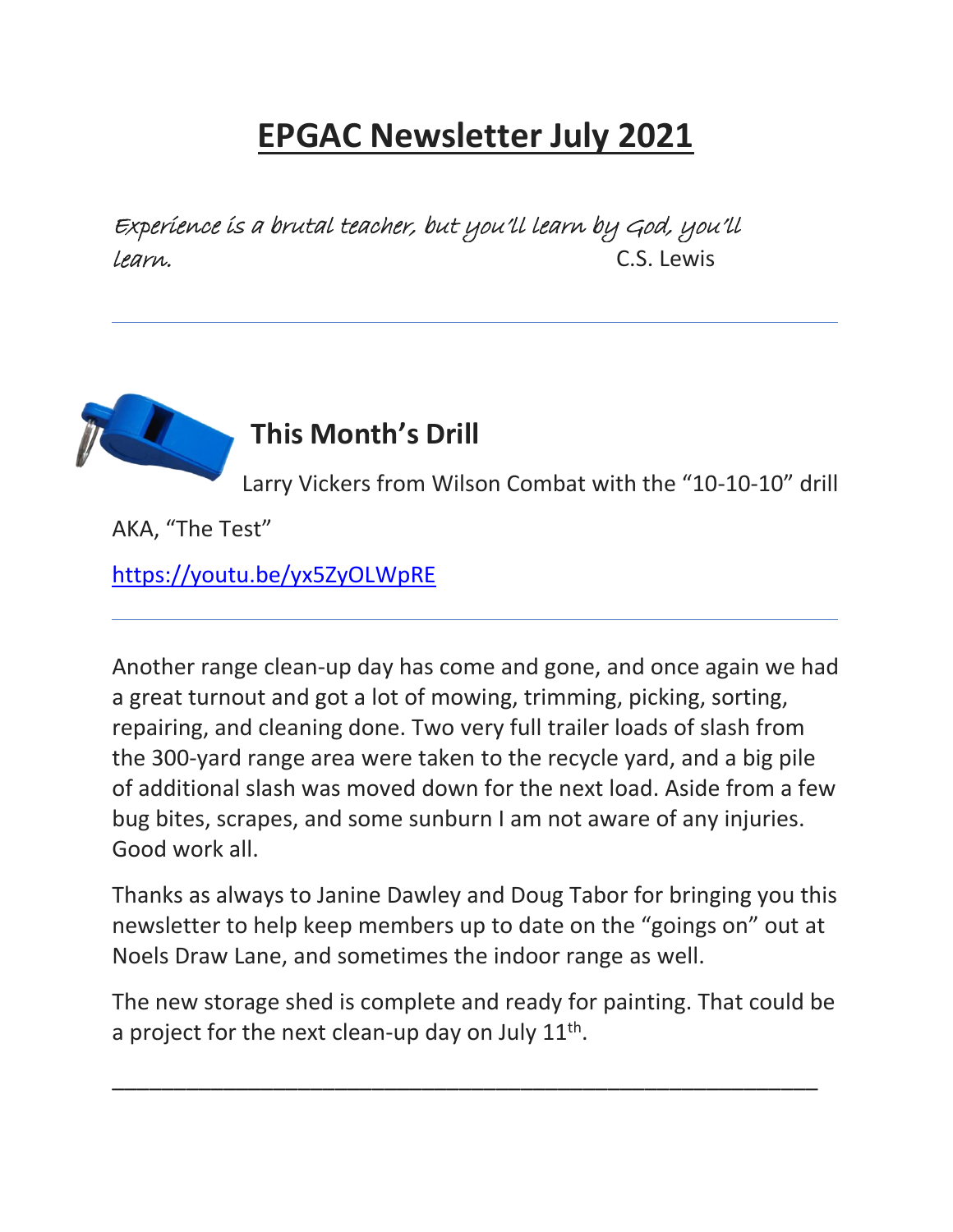## **Guns 101, 2nd Edition**

For those of you who were not here last month, Guns 101 is designed for our new gun owners and



shooters. Those with a thousand questions about how to do things, what accessories do I need, what type of training should I seek to start with, and how do I fit in with this diverse group of "gun nuts"? If those are questions that run through your mind, you are in the right place.

We always begin with safety, the single most important aspect of any of the shooting sports. Without it you can quickly ruin your day, or your life. Learn safe gun handling habits and burn them into your hard drive. Finger off the trigger, muzzle control, and never assume a gun is unloaded because someone told you it was. That trigger is a "finger magnet". You know exactly what I mean; people's normal tendency is to rest their trigger finger on the trigger. We see it on TV shows and in movies. When I work with new shooters, I will hand out my "blue guns", plastic nonfunctioning dummy guns used for training. I like to see what the default position is, and it's nearly always, finger on the trigger, and muzzle pointed everywhere. Get past that before dealing with real guns. Your ability to demonstrate safe gun handling and a cooperative attitude around others will help you to fit in and be accepted by others on the range.

Another very common question is about that rabbit hole known as "guns and gear". The shooting world like any other has a vast array of companies, large and small, that are vying for your dollars. Tread lightly, and don't be the "kid in a candy store". Start by thinking about what your main purpose for buying a gun was.

Was it home security, a fun hobby, or hunting? It may well change over time, but you have to start somewhere. If it's for hunting, what are you planning to hunt, and in what environment? If it's for home defense, your selection might be different than what you would want to carry for personal defense as a concealed carry weapon. If you are planning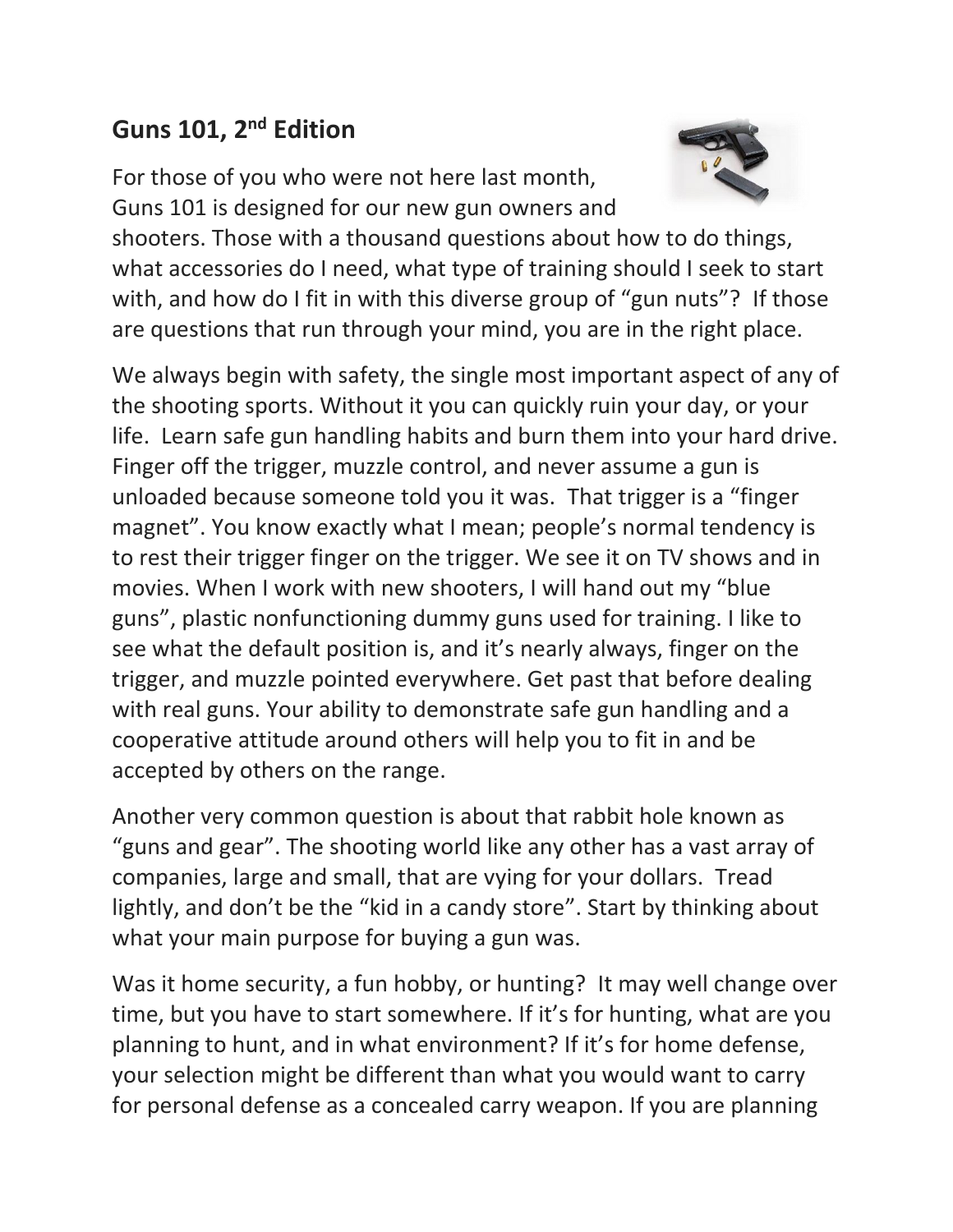to get into competitive trap shooting, you would likely buy a much different shotgun than you would for say, hunting game birds in the thickets of Northern Wisconsin. You don't need fancy, you need functional. Of course you have to take into consideration your budget, but get the best that you can reasonably afford, without spending a ton of cash on gear that will most certainly be replaced in the future. My first concealed carry pistol was a \$240 Bersa Thunder 380, because we were raising 3 kids and that's what I could afford at the time. It was east to carry, it was dependable, it was accurate, and it still works well nearly 25 years later.

From what I have seen from working with new gun owners is that the predominant reason for their change of heart about owning a firearm, is personal defense. Societal breakdown, the "defund the police" insanity, and simply a realization that bad people can travel to good neighborhoods, brought them to understand the need to provide for their own safety. When you get into the world of defensive use of firearms you will find boat loads of advice, much of it is good and sensible, but some is just plain stupid and could get you killed or land you in prison, do not buy into the stupid.

Here are a few recommendations from a long time CCW holder and someone who has boxes of unused holsters, mag pouches, gadgets, and good ideas that weren't.

If you buy a common pistol like a Smith & Wesson, Glock, Sig Sauer, or some variant of the 1911 platform, you should not have trouble finding a decent holster for your particular model. Please no "one size fits all", because they don't. A good holster should fully cover the trigger guard, and it should retain your gun so that if you find yourself getting knocked to the ground your gun will not go scooting across the tarmac. Finally, you should be able to re-holster one handed. If your holster "clamshells shut" so that you have to put your other hand in front of the muzzle to open it up for re-holstering, you may end up with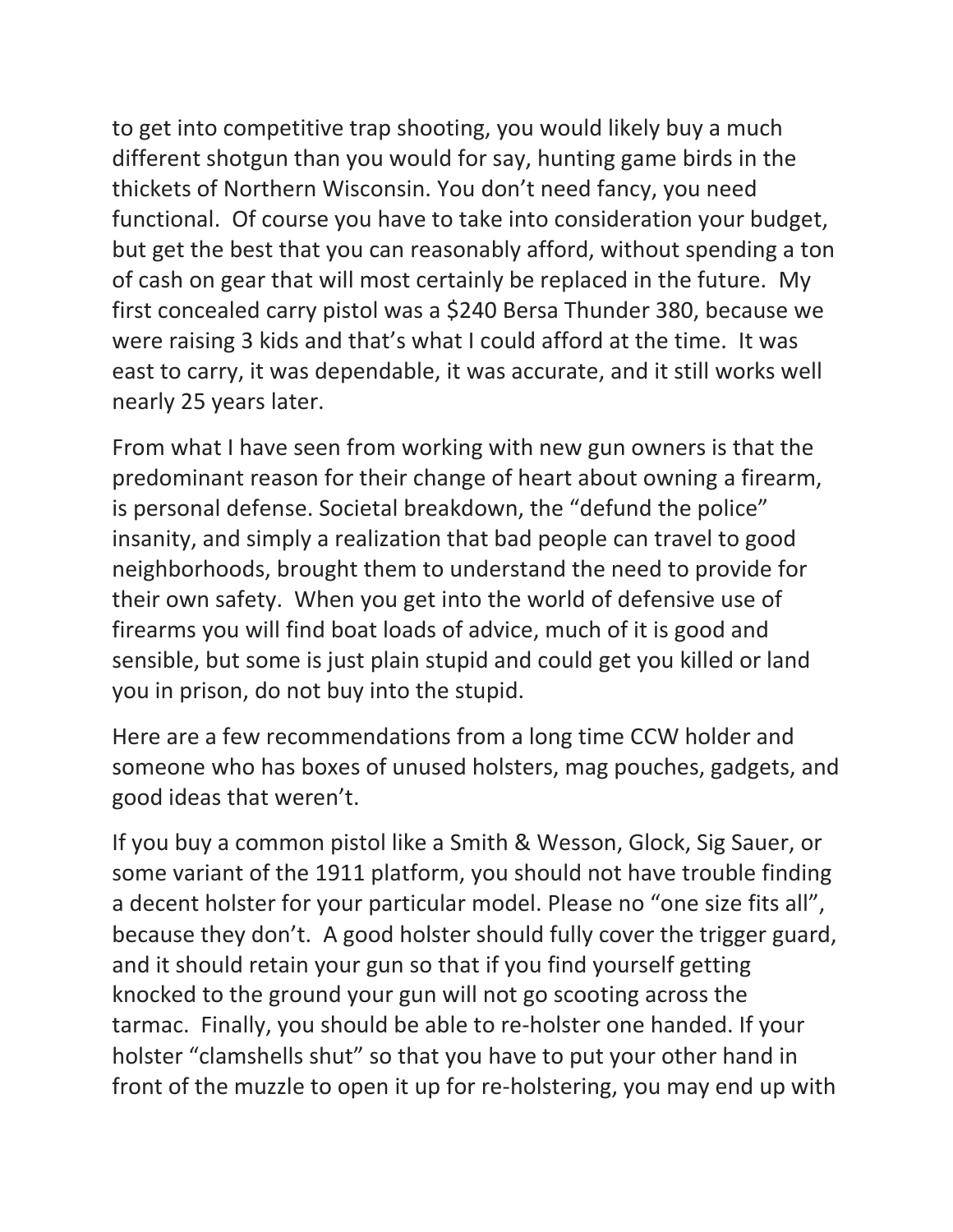the nickname, "stubby". Simply put, go to one of the well-stocked local sporting goods or gun stores in the area and pick up an outside waist band, Kydex belt holster for your gun and practice with a verified unloaded gun, learning how to safely draw and re-holster. Once you have done that you can start looking for better gear with a sense of what is truly important.

Remember, that every projectile that leaves your gun is your responsibility. Gun laws and attitudes toward gun ownership vary as you move about from state to state, and even municipalities. If your temper or your ego doesn't allow you to play well with others, leave the guns out of it. Advocate for your rights by being competent, safe, and in control. Change hearts and minds with facts, reasoning, and an offer to take you anti-gun friend to the range and make them a convert.



Why don't the 99% of us who are not offended by everything, quit catering to that 1% who are?